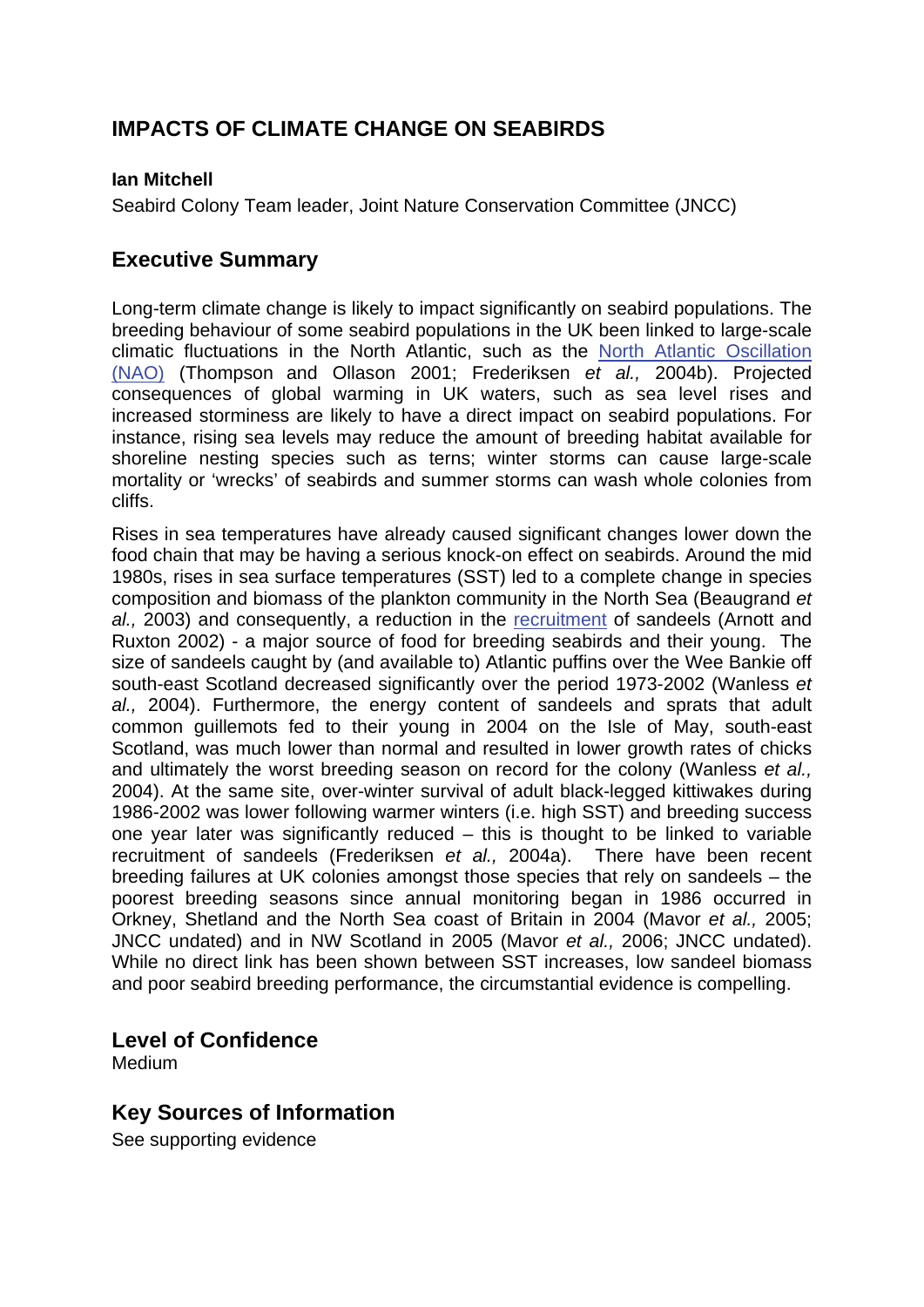# **Supporting Evidence**

The breeding behaviour of some seabird populations in the UK has been linked to large-scale climatic fluctuations in the North Atlantic, such as the [North Atlantic](http://www.mccip.org.uk/arc/glossary.htm)  [Oscillation \(NAO\).](http://www.mccip.org.uk/arc/glossary.htm) The NAO influences winter weather conditions in the UK and northern Europe, with more positive NAO indices resulting in warm, wet and stormy weather and more negative indices producing colder and drier conditions. The likelihood of breeding northern fulmars (*Fulmarus glacialis*) attending a colony at Eynhallow in Orkney and their hatching and fledging success were all negatively correlated with the [NAO index \(](http://www.mccip.org.uk/arc/glossary.htm)Thompson and Ollason, 2001). Frederiksen *et al.,*  (2004b) also found that black-legged kittiwakes (*Rissa tridactyla*) and common guillemots (*Uria aalge*) on the Isle of May, SE Scotland started to breed earlier in years when the NAO was more positive. Such correlations between seabird demographics and past fluctuations in climate provide evidence for the potential for future long-term climate change to have significant consequences on seabird populations, but they tell us little about the processes involved.

Seabirds are long-lived, delay breeding until they are several years old, display high rates of annual survival of adults but low rates of post-fledgling survival. Breeding population size is most immediately affected by factors that influence adult survival and may be affected by changes in breeding success and post-fledgling survival, but only if such changes are sustained over several years.

Projected consequences of global warming in UK waters, such as sea level rises and increased storminess (Mitchell and Ericksen, 1992; Christensen and Christensen, 2003) are likely to have a direct impact on seabird populations. Seabirds that nest along the shoreline, such as little terns (*Sternula albifrons*), are currently undergoing declines in breeding numbers caused by successive years of poor breeding, due to nests being washed away by tidal surges, as well as from predation and human disturbance (Pickerell, 2004). Rising sea levels will exacerbate such effects by reducing the amount of safe breeding habitat available. Furthermore winter storms can cause large-scale mortality or 'wrecks' of seabirds and summer storms can wash whole colonies from cliffs.

Rising sea surface temperatures (SST) in UK waters may have a more indirect effect on seabirds, but arguably a more significant one, by reducing the amount of food available to those species that rely on the lesser sandeel (*Ammodytes marinus*) to feed themselves and their young. Sandeel distribution in UK waters is patchy, with distinct [spawning aggregations](http://www.mccip.org.uk/arc/glossary.htm) resulting from the availability of sandy sediments, and the fact that adult sandeels are relatively sedentary, showing only limited movements between areas (Proctor *et al.,* 1998; Pedersen *et al.,* 1999; Wright *et al.,* 2000). The varying fortunes of these distinct sandeel stocks may have led to the observed geographical variation in breeding success of black-legged kittiwakes (Frederiksen *et al.,* 2006) and perhaps other species that rely on sandeels. Around the mid 1980s, rises in sea surface temperatures (SST) led to a shift in the plankton communities in the North Sea, whereby species composition and biomass completely changed (Beaugrand *et al.,* 2003) and consequently, there was a reduction in sandeel recruitment (Arnott and Ruxton, 2002). The size of sandeels caught by (and available to) Atlantic puffins (*Fratercula arctica*) over the Wee Bankie off south-east Scotland decreased significantly over the period 1973-2002 (Wanless *et al.,* 2004). It appears that these changes lower down the food chain have had a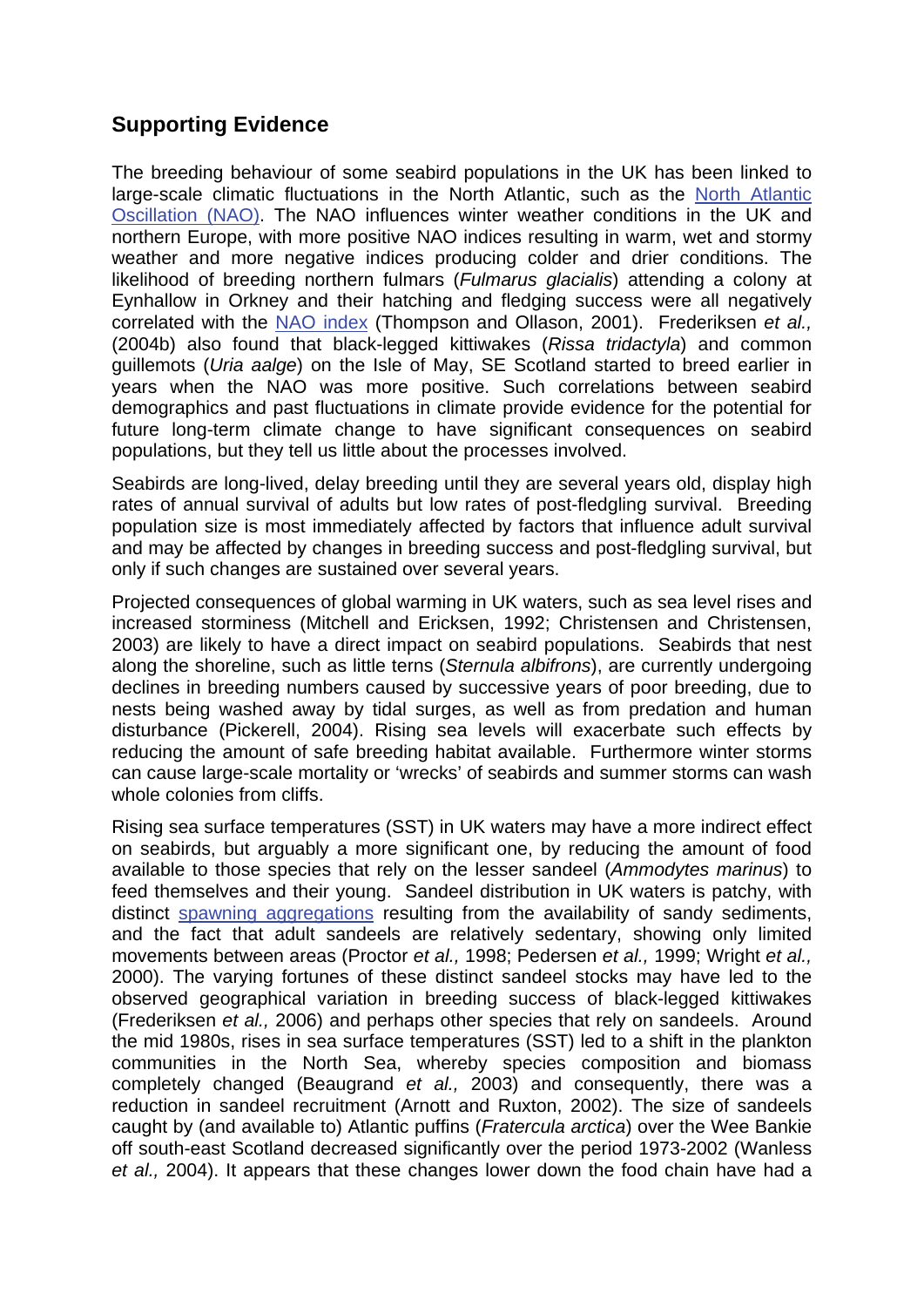knock-on effect on seabirds. The survival and body condition of black-legged kittiwakes breeding on Foula, Shetland was associated with sandeel abundance, as is that of their main predator, the Great Skua (*Stercorarius skua),* (Oro and Furness, 2002). Frederiksen *et al.,* (2004a) found that over-winter survival of adult blacklegged kittiwakes breeding on the Isle of May during 1986-2002 was lower following warmer winters (i.e. high SST) and that breeding success one year later was significantly reduced. They suggested that the low numbers of [0-group](http://www.mccip.org.uk/arc/glossary.htm) sandeels recruited following a warm winter (cf. Arnott and Ruxton, 2004) would lower the condition of adult Kittiwakes going into the following winter, reducing their chance of survival and subsequent breeding success the following spring when they would be feeding on the same depleted cohort of sandeels.

Black-legged kittiwakes and terns feed on sandeels just below the surface, while Arctic skuas (*Stercorarious parasiticus*) steal sandeels from these species (and also from auks) and so are dependent on the ability of other species to find food and therefore tend to exhibit poor breeding success in the same years as their hosts (Mavor *et al.,* 2006). Other [piscivorous](http://www.mccip.org.uk/arc/glossary.htm) species such as auks, European shags (*Phalacrocorax aristotelis*) and great cormorants (*Phalacrocorax carbo*) can reach food much deeper below the surface by pursuit diving or by plunge-diving (northern gannet, *Morus bassanus*) and so tend to have access to a wider range of prey even when some fish stocks are low. However, diving species are by no means immune to the effects of food shortages. For instance, on the Isle of May, the breeding success of European shags has been positively correlated with the size of the local sandeel stock (Rindorf *et al.,* 2000) and in years of poor sandeel availability up to 60% of the breeding population of shags on the island have deferred breeding. In 2003 and 2004, sandeel shortages around Orkney and Shetland resulted in depressed breeding success of common guillemots and razorbills (*Alca torda*), more so in 2004 - the poorest breeding season on record for these species, with unprecedented total breeding failure at some colonies (Mavor *et al.,* 2005). Common guillemots on the Isle of May in 2004 also suffered a significantly lower productivity that was associated with adults apparently forced to switch from feeding their chicks on sandeels to feeding them predominantly on clupeids (eg. sprats *Sprattus sprattus*; Harris *et al.,* 2005). Chicks were in poor condition despite being fed normal quantities of fish, but the energy content of the fish was greatly reduced compared to previous years, but it is unknown why this was so (Wanless *et al.,* 2005).

The area of the UK that appears to have been most affected by poor sandeel availability is Shetland, which is one of the most important areas for breeding seabirds in Europe. In Shetland waters, sandeels are recruited from the advection of larvae from the spawning stock around Orkney and as a result, the annual breeding success of black-legged kittiwakes on Shetland is correlated with those on Orkney, but the latter are usually more successful (Frederiksen *et al.,* 2006; Mavor *et al.,*  2006). Indeed, the collapse of the sandeel stock around Shetland in the mid 1980s that resulted in the breeding failure of several important seabird species, was believed to be a result of very low levels of sandeel recruitment from the Orkney stock (Wright, 1996). Between 1985 and 1990, seabirds in Shetland, namely Arctic terns, (*Sterna paradisaea*), Arctic Skuas, Great Skuas, black-legged kittiwakes and Atlantic puffins experienced successive years of breeding failure due to the collapse of the local sandeel stock. Since then, sandeel availability and breeding success has fluctuated. As a result of successive years of poor breeding success and subsequently low recruitment, the breeding populations of Arctic skuas, Arctic terns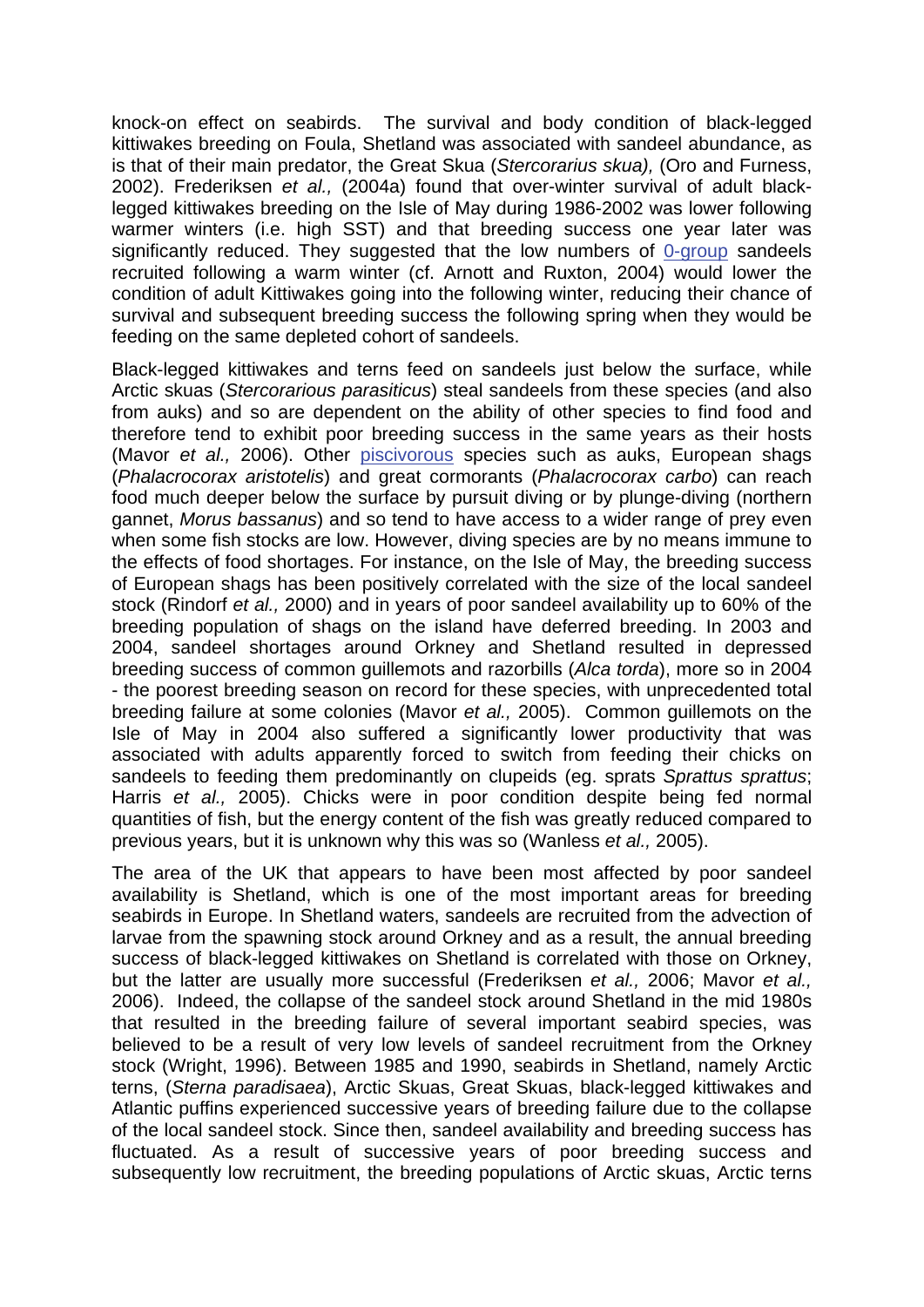and black–legged kittiwakes in Shetland have declined by 42%, 19% and 62% respectively between 1985-88 and the Seabird 2000 census in 1998-2002 (Mitchell *et al.,.,,* 2004). Since the completion of Seabird 2000, numbers of Arctic Skuas, Arctic Terns and Black–legged Kittiwakes at monitored colonies in Shetland continue to decline, and look set to do so over the next few years following poor breeding success in successive years between 2001 and 2004 (Mavor *et al.,* 2002, 2003, 2004, 2005). The breeding season in 2004 was the least productive on record for all three species, not only in Shetland, but unusually also in Orkney, with few young fledged across the entire Northern Isles. Poor productivity was also experienced at other colonies along the UK's North Sea coast (Mavor *et al.,* 2005).

A potentially confounding effect on the interaction between seabirds and sandeels is the commercial fishery for sandeels that operates in the North Sea. Most of the sandeel fishing in the North Sea occurs beyond the foraging range of seabirds in UK colonies, apart from over the Wee Bankie and around Shetland. A precautionary ban was imposed on the Shetland fishery in 1990-95 and subsequent catches were limited to low levels, with a voluntary ban around south Shetland in 2004, but seabird breeding success there still appears to be restricted by shortage of food. The presence of the sandeel fishery during 1990-99 over the Wee Bankie, within range of the Isle of May, was significantly associated with low breeding success of blacklegged kittiwakes there. Since 2000, when a precautionary ban was imposed on sandeel fishing over the Wee Bankie (as part of an area from north-east Scotland to Northumberland), kittiwake breeding success on the Isle of May showed some signs of improvement, up until 2004 when breeding success was poor (Harris *et al.,* 2005). At the same time, common guillemots on the Isle of May switched from feeding their chicks on sandeels to feeding predominantly on clupeids (presumably due to a shortage of sandeels) and consequently suffered their worst breeding season on record (see above). Frederiksen *et al.,* (2004a) predicted that if SST in the North Sea increased in the future and the sandeel fishery resumed, the kittiwake population on the Isle of May (and perhaps other nearby colonies) would enter into a *"catastrophic decline*".

**Please acknowledge this document as: Mitchell, I. (2006). Impacts of Climate Change on Seabirds** *in* **Marine Climate Change Impacts Annual Report Card 2006 (Eds. Buckley, P.J, Dye, S.R. and Baxter, J.M), Online Summary Reports, MCCIP, Lowestoft, [www.mccip.org.uk](http://www.mccip.org.uk/)**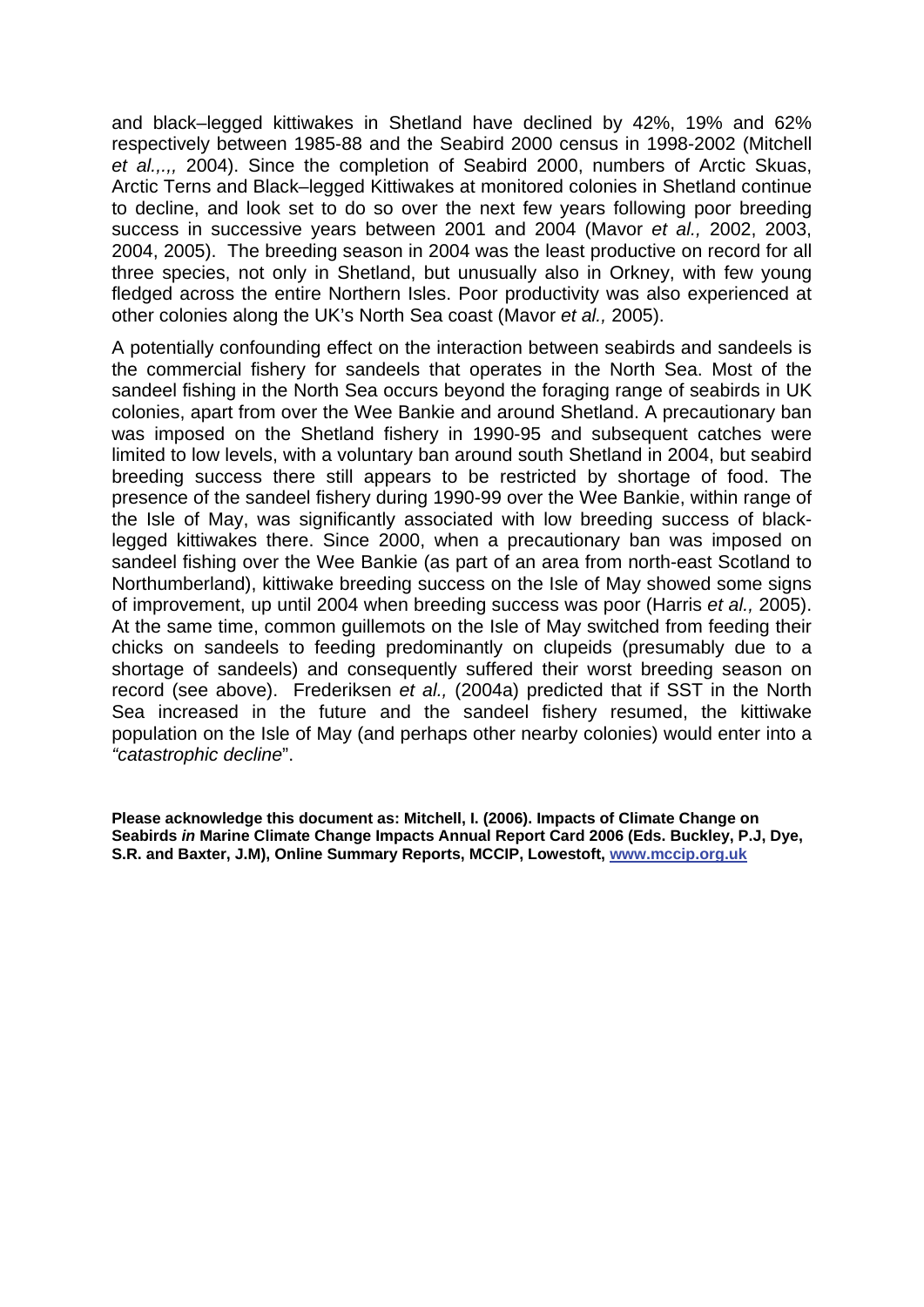### **References**

- Arnott, S. A. and Ruxton, G. D. 2002. Sandeel recruitment in the North Sea: demographic, climatic and trophic effects. Mar. Ecol. Prog. Ser. 238: 199-210.
- Beaugrand, G., Brander, K. M., Lindley, A., Souissi, S. and Reid, P. C. 2003. Plankton effect on cod recruitment in the North Sea. Nature 426: 661-664.
- Christensen, J.H and O.B. Christensen. 2003. Severe summer flooding in Europe. Nature 421: 805.
- Frederiksen, M., Harris, M. P., Daunt, F., Rothery, P. and Wanless, S. 2004a. Scaledependent climate signals drive breeding phenology of three seabird species. Global Change Biology 10: 1214-1221.
- Frederiksen, M., Wanless, S., Harris, M. P., Rothery, P. and Wilson, L. J. 2004b. The role of industrial fishery and oceanographic changes in the decline of the North Sea black-legged kittiwakes. J. Appl. Ecol. 41 (6): 1129-1139.
- Frederiksen, M., Wright, P. J., Harris, M. P., Mavor, R. A., Heubeck, M., Wanless, S. 2006. Regional patterns of kittiwake *Rissa tridactyla* breeding success are related to variability in sandeel recruitment. Mar. Ecol. Prog. Ser. 300: 201- 211.
- Harris, M. P., Wanless, S., Murray, S., and Mackley, E. 2005. Isle of May seabird studies in 2004. JNCC Report No.375, Joint Nature Conservation Committee, Peterborough, UK.
- Pickerell, G. 2004. Little Tern *Sterna albifrons*. Pp. 339-349 in Mitchell, P. I., Newton, S. F., Ratcliffe, N. and Dunn, T. E. 2004. Seabird Populations of Britain and Ireland. T and A D Poyser; London.
- Mavor, R. A., Parsons, M., Heubeck, M., Pickerell, G. and Schmitt, S. 2003. Seabird numbers and breeding success in Britain and Ireland, 2002. Peterborough, Joint Nature Conservation Committee. (UK Nature Conservation, No.27.)
- Mavor, R. A., Parsons, M., Heubeck, H. and Schmitt, S. 2004. Seabird numbers and breeding success in Britain and Ireland, 2003. Peterborough, Joint Nature Conservation Committee. (UK Nature Conservation, No.28.)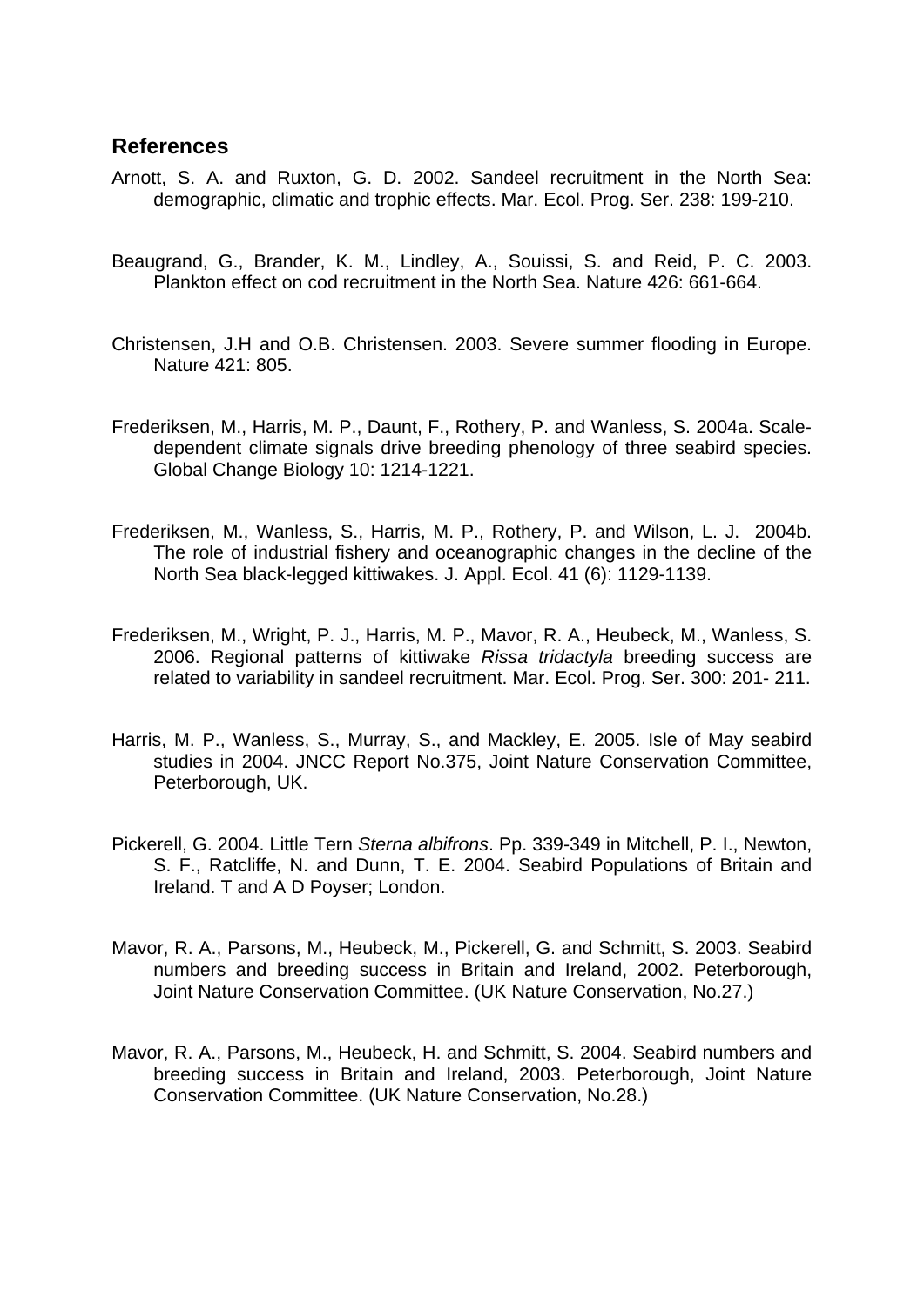- Mavor, R. A., Parsons, M., Heubeck, M. and Schmitt, S. 2005. Seabird numbers and breeding success in Britain and Ireland, 2004. Peterborough, Joint Nature Conservation Committee. (UK Nature Conservation, No.29)
- Mavor, R. A., Parsons, M., Heubeck, M. and Schmitt, S. 2006. Seabird numbers and breeding success in Britain and Ireland, 2004. Peterborough, Joint Nature Conservation Committee. (UK Nature Conservation, No.30)
- Mavor, R. A., Pickerell, G ., Heubeck, M. and Mitchell, P. I. 2002. Seabird numbers and breeding success in Britain and Ireland, 2001. Peterborough, Joint Nature Conservation Committee. (UK Nature Conservation, No.26.)
- Mitchell, J. K and N. J. Ericksen 1992. Effects of climate change on weather-related disasters. In Confronting Climate Change; risks, implications and responses (ed I. M. Mintzer) pp. 141-151. Cambridge University Press, Cambridge.
- Mitchell, P. I., Newton, S. F., Ratcliffe, N. and Dunn, T. E. 2004. Seabird Populations of Britain and Ireland. T and A D Poyser; London.
- Monaghan,P., Uttley, J. D., and Okill, J. D. (1989) Terns and sandeels: seabirds as indicators of changes in marine fish populations. *J. Fish Biol.* 35**,** pp. 339-340
- Newton, S. 2004. Roseate Tern *Sterna dougallii*. Pp. 302-314 in: Mitchell, P.I., Newton, S.F., Ratcliffe, N. and Dunn, T.E. 2004. Seabird Populations of Britain and Ireland. T. and A.D. Poyser, London.
- Oro, D. and Furness, R. W. 2002. Influences of food availability and predation on survival of Kittiwakes. Ecology 83: 2516-2528.
- Pedersen, S. A., Lewy, P. and Wright, P. 1999. Assessments of the lesser sandeel (Ammodytes marinus) in the North Sea based on revised stock divisions. Fish Res 41: 221-241.
- Proctor, R., Wright, P. J. and Everitt, A. (1998). Modelling the transport of larval sandeels on the north west European shelf. Fish Oceanogr. 7: 347-354.
- Rindorf, A., Wanless, S., and Harris, M. P. 2000. Effects of changes in sandeel availability on the reproductive output of seabirds. Mar. Ecol. Prog. Ser. 202: 241-252.

Seabird monitoring Programme –<http://www.jncc.gov.uk/seabirds>